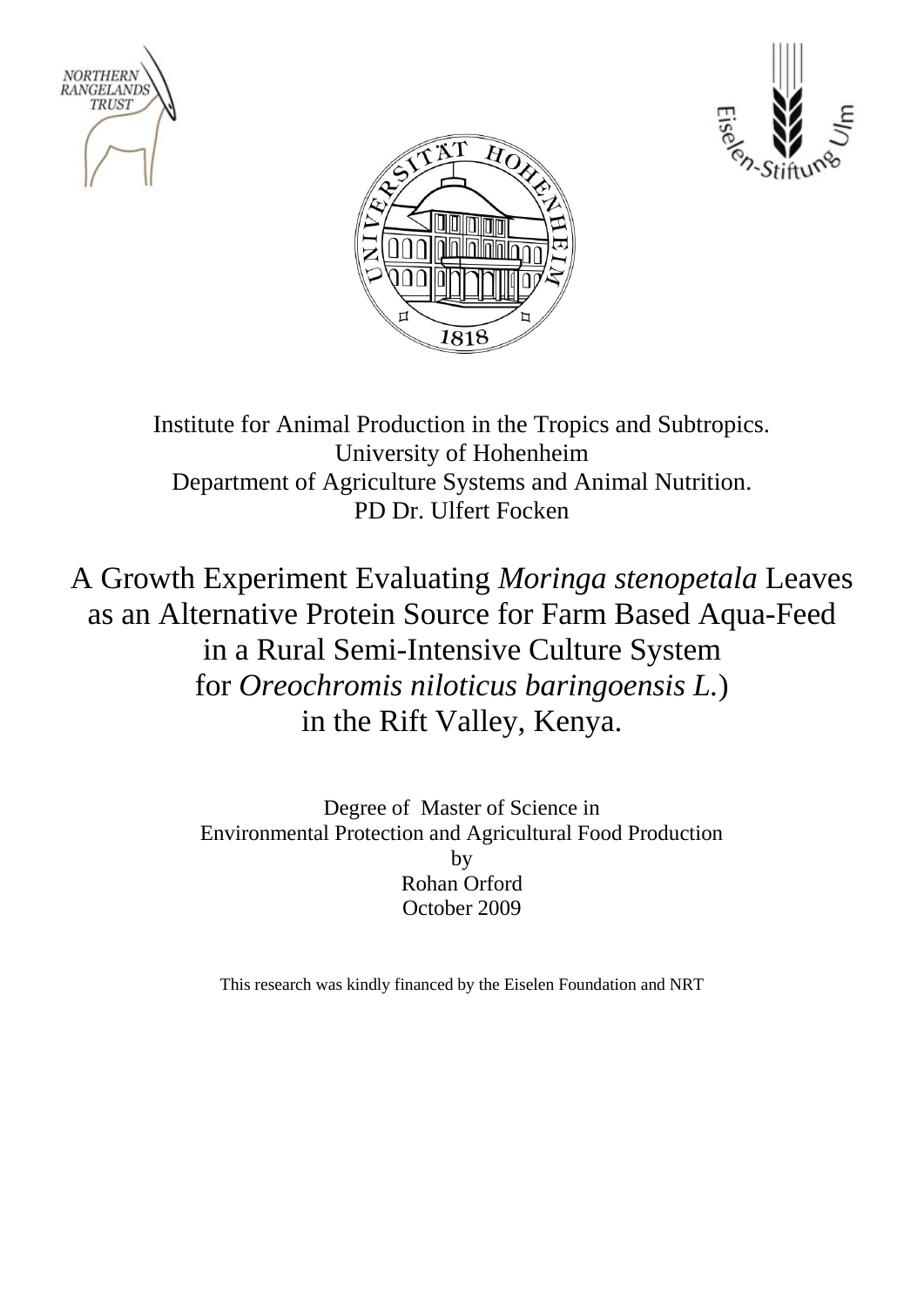## **Abstract**

The worlds growing population demand has outstripped natural fish resources, spurring the recent growth of aquaculture to provide 50% of all fish consumed, simultaneously increasing demand for FM and fish oil for aqua-feed to unsustainable levels (Naylor *et al.*, 2009). Rural farm level aquaculture in Kenya which contributes to rural development has stagnated due to farmers' limited access to feed inputs. Providing cheap, sustainable protein for aqua-feed result in productive rural aquaculture contributing to food security and rural development. Lake Baringo fish stocks are declining, people need food aid and ethnic tensions destabilise conservation and development efforts by NRT. Aquaculture can be part of an economic, social and ecological solution. This research intends to provide a benchmark inclusion level in rural feed for the indigenous and highly nutritious *M. stenopetala*, demonstrating feed inclusion levels based on laboratory research are inadequate for rural aquaculture. The experiment was *in situ* to highlight the practical differences between laboratory and field studies. This study also pioneered aquaculture research using the endemic *Oreochromis niloticus baringoensis*.

Sixteen concrete tanks in a Latin square design with a recirculation system were built and stocked with 20 *Oreochromis niloticus baringoensis* per pond. Three farm based diet treatments, Diet C, Diet 1, Diet 2 and Diet 3 with 4 replicates were formulated to have equal protein contents (31%) with 20%, 30% and 40% *M. stenopetala* protein substitution respectively. The control was composed of maize meal and fish-meal. Diets were tested over an 8 week growth period. Diets were fed at 3% body weight per day, two times daily. Pond oxygen, temperature, pH, conductivity, phosphates and ammonia were tested on a daily basis.

All diets showed very poor growth rates, with *M. stenopetala* substitution showing a slower growth rate, and diet 3 being significantly lower than the control. Difference between diets was attributed to anti-nutrients and low energy contents. There was an overall lower growth performance shown by SGR, PER, PPV, ER. Attributed to poor ingredients quality, 10% lower protein content in feed due to sand contamination from FM, low lipid content, high fibre, insufficient feed ration, poor pond productivity and poor seed stock. The result don't prove to be economically viable, but removing problems thus shifting the FCR to values more similar to other pond studies, *M. stenopetala* becomes economically viable. Additionally aspects of feed: endogenous feed dynamics was proposed as an avenue for further research. Eventually *M. stenopetala* was paralleled to the innovation diffusion theory.